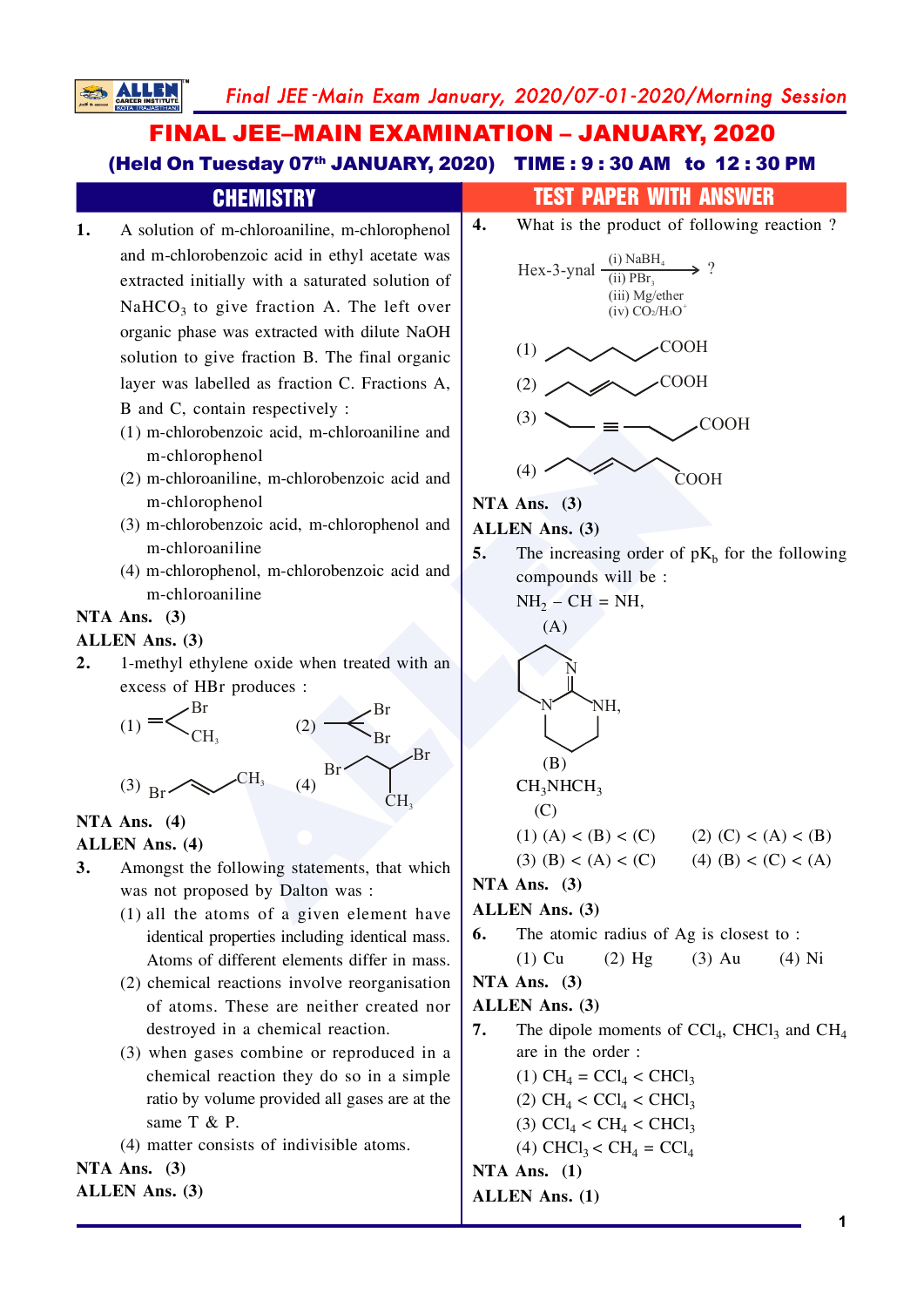# Final JEE -Main Exam January, 2020/07-01-2020/Morning Session

**8.** Given that the standard potentials  $(E^{\circ})$  of  $Cu^{2+}/Cu$  and  $Cu^{+}/Cu$  are 0.34 V and 0.522 V respectively, the  $E^{\circ}$  of Cu<sup>2+</sup>/Cu<sup>+</sup> is :  $(1) +0.158$  V  $(2) 0.182$  V  $(3)$  -0.182 V  $(4)$  -0.158 V

#### **NTA Ans.** (1)

#### **ALLEN** Ans. (1)

- **9.** In comparison to the zeolite process for the removal of permanent hardness, the synthetic resins method is:
	- $(1)$  less efficient as it exchanges only anions
	- $(2)$  more efficient as it can exchange only cations
	- $(3)$  less efficient as the resins cannot be regenerated
	- $(4)$  more efficient as it can exchange both cations as well as anions

#### **NTA Ans.** (4)

#### **ALLEN** Ans. (4)

- **10.** The relative strength of interionic/ intermolecular forces in decreasing order is :
	- $(1)$  ion-dipole > ion-ion > dipole-dipole
	- $(2)$  dipole-dipole  $>$  ion-dipole  $>$  ion-ion
	- $(3)$  ion-dipole > dipole-dipole > ion-ion
	- $(4)$  ion-ion  $>$  ion-dipole  $>$  dipole-dipole

# **NTA Ans.** (4)

#### **ALLEN** Ans. (4)

**11.** Consider the following reactions :

(a) 
$$
(CH_3)_3CCH(OH)CH_3 \xrightarrow{conc.H_2SO_4}
$$

- (b)  $(CH_3)_2$ CHCH(Br)CH<sub>3</sub>  $\xrightarrow{\text{alc.KOH}}$
- (c)  $(CH_3)_2$ CHCH(Br)CH<sub>3</sub>  $\frac{\text{given by NIA (Ch}_3)_3}{\text{It should be (CH}_3)_3}$  $\text{(CH}_3)_2\text{CHCH(Br)CH}_3 \xrightarrow{\text{ given by NTA (CH}_3)_3\text{O}^6\text{K}^6}$

(d) 
$$
(\text{CH}_3)_2\text{C--CH}_2\text{--CHO}\longrightarrow\text{OH}
$$

Which of these reaction(s) will not produce Saytzeff product?

- $(1)$  (c) only  $(2)$  (a), (c) and (d)
- $(3)$  (d) only  $(4)$  (b) and (d)

**AIR** 

**JEE (ADV.)** 

2019

**Kartikey Gupta** 

**NTA Ans.** (1)

**ALLEN Ans.** (1)

**Admissions Open** Class 6 to 12 & 12 Pass

allen.ac.in

- **12.** The purest form of commercial iron is
	- $(1)$  scrap iron and pig iron
	- $(2)$  wrought iron
	- $(3)$  cast iron
	- $(4)$  pig iron
- **NTA Ans.** (2)

# **ALLEN** Ans. (2)

- **13.** At 35°C, the vapour pressure of  $CS_2$  is 512 mm Hg and that of acetone is  $344$  mm Hg. A solution of  $CS_2$  in acetone has a total vapour pressure of 600 mm Hg. The false statement amongst the following is:
	- $(1)$  heat must be absorbed in order to produce the solution at  $35^{\circ}$ C
	- $(2)$  Raoult's law is not obeyed by this system
	- (3) a mixture of 100 mL  $CS_2$  and 100 mL acetone has a volume  $< 200$  mL
	- (4)  $CS_2$  and acetone are less attracted to each other than to themselves

#### **NTA Ans.** (3)

# **ALLEN** Ans. (3)

- Efficient as the resins cannot be<br>
efficient as it can exchange both<br>
and model in or<br>
the solution at 35°C<br>
(1) heat must be absorbed in or<br>
the solution at 35°C<br>
(3) a mixture of 100 mL CS<sub>2</sub><br>
acctone has a volume < 20<br> **14.** The electron gain enthalpy (in kJ/mol) of fluorine, chlorine, bromine and iodine, respectively are :
	- $(1) 333, -349, -325$  and  $-296$
	- $(2)$  –296, –325, –333 and –349

$$
(3) - 333, -325, -349 \text{ and } -296
$$

$$
(4) -349
$$
,  $-333$ ,  $-325$  and  $-296$ 

# **NTA Ans.** (1)

# **ALLEN Ans.** (1)

**15.** The number of orbitals associated with quantum

numbers n = 5, m<sub>s</sub> = 
$$
+\frac{1}{2}
$$
 is :

$$
(1) 11 \t(2) 25 \t(3) 15 \t(4) 50
$$

**NTA Ans.** (2) **ALLEN** Ans. (2)

> Appear in ASAT on 19 Jan. 2020 **0744-2757575**

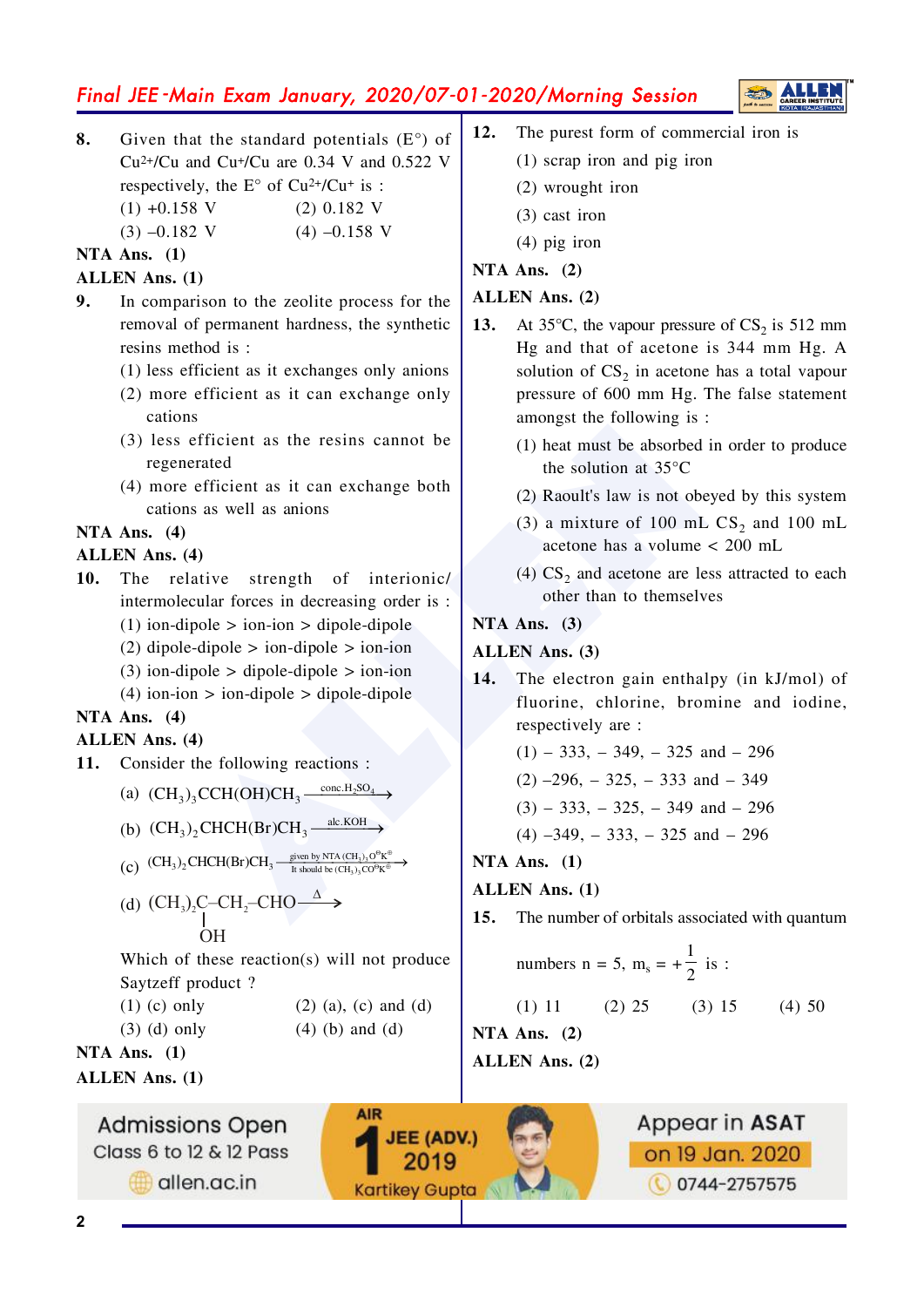# Final JEE-Main Exam January, 2020/07-01-2020/Morning Session

Match the following:  $16.$ 

<u>SS</u>

- (i) Riboflavin (a) Beriberi
- (ii) Thiamine  $(b)$  Scurvy
- (iii)Pyridoxine (c) Cheilosis
- (iv)Ascorbic acid (d) Convulsions
- $(1)$  (i)-(c), (ii)-(a), (iii)-(d), (iv)-(b)
- $(2)$  (i)-(c), (ii)-(d), (iii)-(a), (iv)-(b)
- $(3)$  (i)-(d), (ii)-(b), (iii)-(a), (iv)-(c)
- $(4)$  (i)-(a), (ii)-(d), (iii)-(c), (iv)-(b)

#### NTA Ans.  $(1)$

#### **ALLEN** Ans. (1)

- 17. The theory that can completely/properly explain the nature of bonding in  $[Ni(CO)<sub>4</sub>]$  $is:$ 
	- (1) Werner's theory
	- (2) Crystal field theory
	- (3) Valence bond theory
	- (4) Molecular orbital theory

#### NTA Ans.  $(4)$

#### **ALLEN** Ans. (4)

18. Consider the following reaction:



The product 'X' is used :

- $(1)$  in acid base titration as an indicator
- $(2)$  in protein estimation as an alternative to ninhydrin
- (3) in laboratory test for phenols
- (4) as food grade colourant

# NTA Ans.  $(1)$

# **ALLEN Ans. (1)**

**Admissions Open** Class 6 to 12 & 12 Pass

allen.ac.in

- The IUPAC name of the complex  $19.$  $[Pt(NH_3)_2Cl(NH_2CH_3)]Cl$  is :
	- (1) Diammine (methanamine) chlorido platinum (II) chloride
	- (2) Bisammine (methanamine) chlorido platinum (II) chloride
	- (3) Diamminechlorido (aminomethane) platinum(II) chloride
	- (4) Diamminechlorido (methanamine) platinum (II) chloride

#### NTA Ans.  $(4)$

# **ALLEN Ans. (4)**

- 20. Oxidation number of potassium in  $K_2O$ ,  $K_2O_2$ and  $KO<sub>2</sub>$ , respectively, is :
	- $(1) +1$ , +4 and +2
	- $(2) +1, +2$  and  $+4$
	- $(3) +1$ , +1 and +1

(4) +2, +1 and +
$$
\frac{1}{2}
$$

# NTA Ans.  $(3)$

- **ALLEN** Ans. (3)
- $21.$ For the reaction:

 $A(l) \rightarrow 2B(g)$ 

 $\Delta U = 2.1$  kcal,  $\Delta S = 20$  cal K<sup>-1</sup> at 300 K

Hence  $\Delta G$  in kcal is \_\_\_\_\_\_\_\_\_\_\_\_.

NTA Ans.  $(-2.70)$ 

# ALLEN Ans.  $(-2.70)$

 $22.$ During the nuclear explosion, one of the products is <sup>90</sup>Sr with half life of 6.93 years. if 1 µg of  $90Sr$  was absorbed in the bones of a newly born baby in place of Ca, how much time, in years, is required to reduce it by 90% if it is not lost metabolically .

NTA Ans. (23 to 23.03)

**ALLEN Ans. (23.03)** 



Appear in ASAT

on 19 Jan. 2020